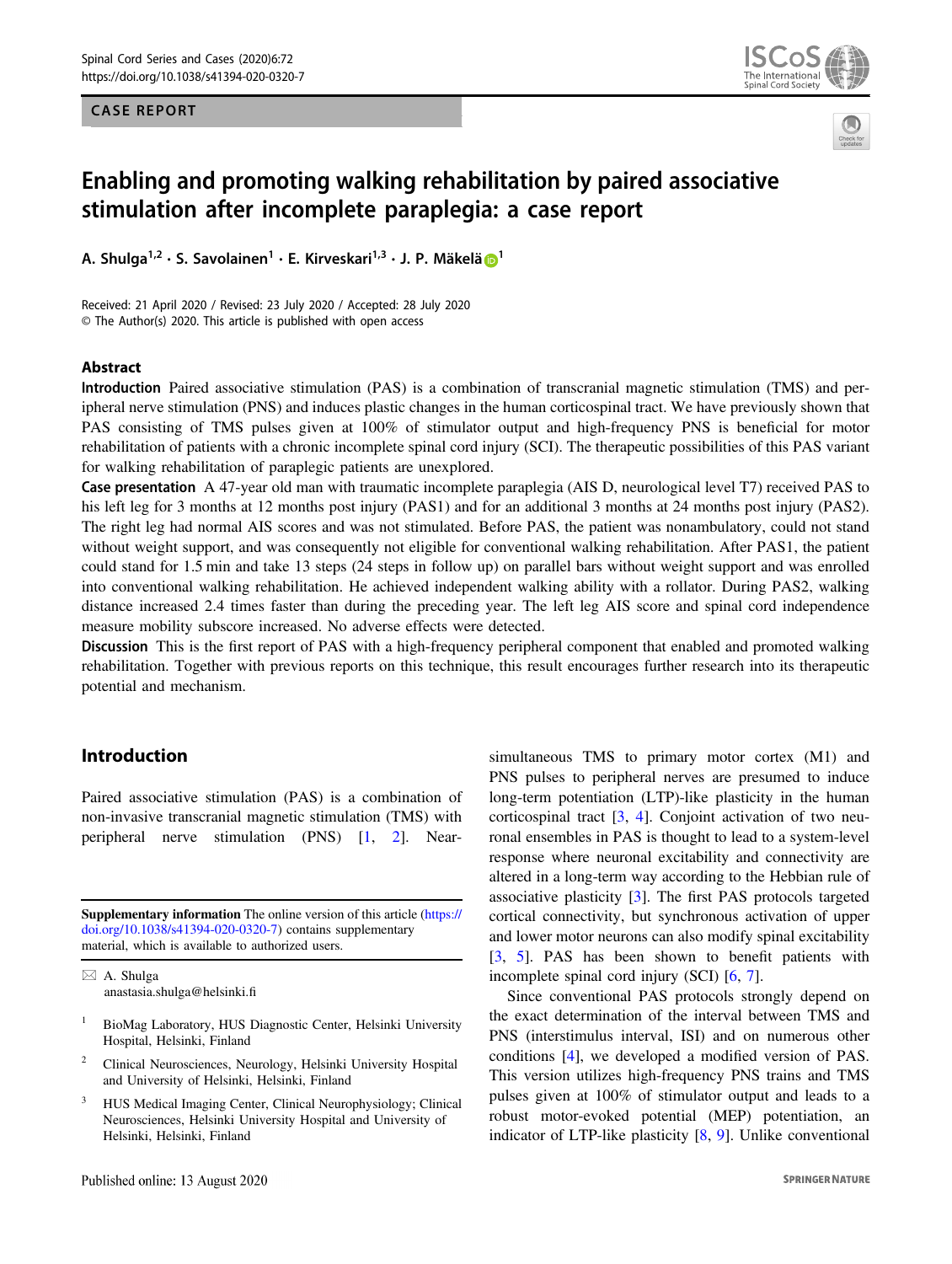<span id="page-1-0"></span>protocols, this modified PAS does not require exact calculation of ISI between TMS and PNS and is not highly sensitive to small inaccuracies in TMS target determination [\[8](#page-5-0), [9\]](#page-5-0). Thus, it is feasible in challenging clinical conditions where measurements with millisecond precision are not always possible. A high-intensity TMS pulse is thought to generate multiple orthodromic volleys, whereas a peripheral stimulus train generates multiple antidromic activations in the corticospinal tract. Their multiple collisions at the level of the spinal cord are presumed to induce an LTP-like effect; cellular-level studies have shown that upon multiple interactions, LTP-like effects overcome their long-term depression-like counterparts [[10\]](#page-5-0).

We have reported altogether 18 patients with chronic incomplete SCI. The patients have benefited from this version of PAS and have gained increased independence and better motor function of upper or lower limbs [\[7](#page-5-0), [11](#page-5-0)– [14](#page-6-0)], including the clinically beneficial effect of PAS on lower limb function in incomplete tetraplegic patients [\[14\]](#page-6-0). No reports on the effect of PAS on walking of paraplegic patients exist. Here, we describe the results of PAS given to a patient with incomplete paraplegia in walking rehabilitation. We report for the first time a therapeutic contribution of PAS in regaining independent overground walking.

## Case presentation

The study was approved by the Ethics Committee of the Helsinki University Hospital. The patient provided written informed consent. A 47-year old male with an SCI was enrolled in the study at 12 months post injury. The patient had incomplete paraplegia (AIS D, neurological level T7) due to traumatic fracture of T9-T10 vertebrae. The patient could move both lower limbs but was nonambulatory (Supplementary Video 1) and was not able to stand without support. After the initial standard rehabilitation at the acute and subacute stages, the patient was not referred to further walking rehabilitation since achievement of overground walking was not deemed realistic.

The patient received an initial 3-month period of paired associative stimulation (PAS 1) at 12 months post injury and a second 3-month period at 24 months post injury (PAS 2). The AIS score of the right leg was normal (25 points) at onset; therefore, we only stimulated the left leg.

PAS consisted of navigated transcranial magnetic stimulation (nTMS; eXimia magnetic stimulator, Nexstim Ltd., Helsinki, Finland) combined to electrical stimulation trains to peripheral nerves (PNS, administered with Dantec Keypoint device, Natus Medical Inc., Pleasanton, CA, and surface electrodes, Neuroline 720, AMBU A/S, Ballerup, Denmark).

For TMS, we defined hotspots in the primary motor cortex (M1) for abductor hallucis (AH), extensor digitorum brevis (EDB), vastus medialis (VM), and gluteus maximus (GM) muscles [[14\]](#page-6-0). Mapping at the suprathreshold intensity was started at the presumed anatomical location of the representation of these muscles. The location and direction of the coil was thereafter varied to define the sites (hotpots) where TMS elicited the largest and the most consistent motor-evoked potentials (MEPs) recorded with the surface electrodes placed on the corresponding muscle belly. The resting motor threshold (RMT) in all muscles was over 100% of the maximum stimulator output (MSO) of the TMS device and therefore all M1 mapping was performed with a weak motor preactivation. TMS was delivered at 100% of MSO during PAS, as described previously [\[9](#page-5-0), [12\]](#page-5-0).

TMS of AH hotspot was paired with PNS of the tibial nerve, EDB with peroneal nerve, VM with femoral nerve, and GM with gluteal nerve according to the innervation of these muscles (Table 1) to obtain coverage of all major muscle groups of the lower limb. PNS consisted of trains of six 1-ms pulses delivered at 100 Hz [\[12](#page-5-0)–[14](#page-6-0)]. For the gluteal nerve stimulation, the electrode placement was determined by an anatomical landmark centered at the ischial tuberosity [\[14](#page-6-0)]; a tape roll  $(45 \times 25 \text{ mm})$  was attached on top of the electrodes and the patient sat on it, thus pressing the electrodes toward the nerve (see  $[14]$  $[14]$ ). For the femoral nerve stimulation, the electrodes were placed at the crossing of the inguinal crease and femoral artery; the electrodes were slightly pressed manually to ensure that the stimulation reached the nerve. The contraction of the VM muscle during femoral nerve stimulation was monitored and the optimal site of stimulation was adjusted to achieve maximal contraction. The tibial nerve was stimulated behind the medial malleolus and the peroneal nerve at the frontal midline of the ankle (see Fig. 3 in [\[7](#page-5-0)] for photos of tibial and peroneal nerve stimulation electrodes).

F-responses were recorded with a Dantec Keypoint electroneuromyography device and surface electrodes as mentioned above. F-waves are orthodromic responses

Table 1 TMS and PNS targets for PAS protocol covering the major muscle groups of the lower limb.

| TMS                                  | <b>PNS</b>     | Muscle groups        |  |
|--------------------------------------|----------------|----------------------|--|
| Gluteus maximus hotspot              | Gluteal nerve  | Hip extensors        |  |
|                                      |                | Hip abductors        |  |
| Vastus medialis hotspot              | Femoral nerve  | Hip flexors          |  |
|                                      |                | Knee extensors       |  |
| Abductor hallucis hotspot            | Tibial nerve   | Knee flexors         |  |
|                                      |                | Ankle plantarflexors |  |
| Extensor digitorum brevis<br>hotspot | Peroneal nerve | Ankle dorsiflexors   |  |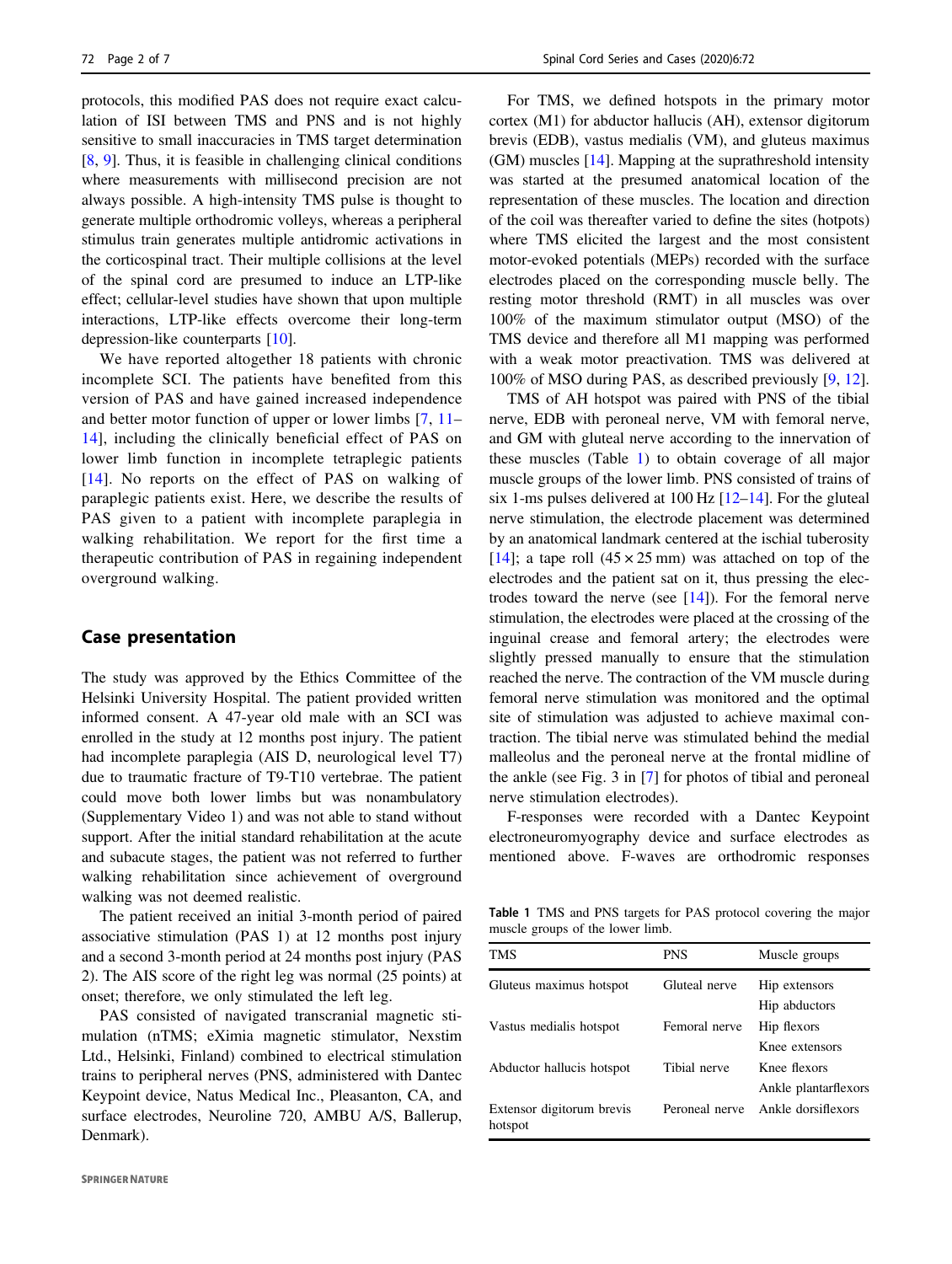produced by a pool of motoneurons which is antidromically activated upon PNS. F-waves thus reflect conduction to and from the spinal cord and were used for two purposes as described below: to calculate the ISI between TMS and PNS, and to determine PNS intensity. The tibial, peroneal, femoral, and gluteal nerves were stimulated at the sites described above. Ten responses to 0.2-ms pulses at supramaximal intensity were recorded from the same muscles as in MEP measurements to determine the minimum F latency for ISI calculation (see below). Thereafter, F-responses to single 1-ms pulses were recorded. The minimum intensity of PNS required to produce persistent F-responses with single 1-ms pulses defined PNS intensity for each nerve; this procedure makes sure that the stimulation of motoneurons reaches the spinal cord [\[11](#page-5-0)–[13](#page-5-0)]. The resulting PNS intensities in PAS 1/PAS 2 were 30/50 mA for femoral, 85/ 66 mA for gluteal, and 40/17 mA for tibial nerves. Peroneal nerve F-responses could not be detected before PAS 1 and we used a 40-mA stimulation intensity as in the tibial nerve; before PAS 2, the responses were detected, and the intensity was 17 mA.

Each TMS pulse was synchronized with the first pulse of PNS train at a pre-calculated ISI. ISI was calculated by a formula (F-response latency minus MEP latency) to coincide the stimuli at the level of the spinal cord. This formula utilizes minimum F-latency determined as described above and mean latency of 10 MEPs recorded at 120% RMT (in this case, at 100% MSO). Please see [\[15](#page-6-0)] for a detailed description and rationale of the formula.

Paired stimulations were delivered at 0.2 Hz. In PAS 1, each nerve was stimulated for 30 min (360 stimulations); in PAS 2, the duration was 20 min (240 stimulations). The time required for preparations was  $\sim$ 30 min. The entire session (four nerves plus preparation) lasted around 2 h 30 min in PAS 1 and ~1 h 50 min in PAS 2. In both PAS 1 and PAS 2, we administered the stimulation 5 days per week during the first 2 weeks and 3 days per week thereafter. Since RMT was over 100%, the patient was instructed to slightly preactivate the muscles corresponding to each nerve during PAS (plantarflexion and knee flexion for PAS involving tibial nerve,  $10 \text{ min} + 10 \text{ min}$ ; dorsiflexion for peroneal nerve, 20 min; hip flexion and knee extension for femoral nerve,  $10 \text{ min} + 10 \text{ min}$ ; and gluteal muscle contraction and hip abduction for gluteal nerve,  $10 + 10$  min).

The patient listened to music of his own choice during a PAS session. The patient was seated in a comfortable armchair provided by the manufacturer of the TMS device in semiseated position. The therapist pressed the femoral nerve electrodes throughout femoral nerve stimulation as described above, manually monitored gluteal muscle contraction in the beginning of gluteal nerve stimulation over several pulses to ensure correct position of the electrodes (see above), and observed adequate muscle contraction during peroneal and tibial nerve stimulations. The therapist also reminded the patient of the required preactivation movements as described above, if needed, and monitored the correct position of the TMS coil with the navigation tool throughout the entire session. The skin below the electrodes was monitored after each session; slight redness of the skin after stimulation is attributed to increased blood flow and does not require further attention if reversible in within 2 to 3 h. No skin damage was observed.

The research team was not involved in or did not introduce any changes into medication or conventional physiotherapy of the patient. Standard conventional physiotherapy consisted of stretching tight/spastic muscles 1 h weekly and strengthening and standing exercises 1 h weekly. This routine remained the same before, during, and after both stimulation periods with one exception: during PAS 2, the patient had no physiotherapy during the first month of PAS and received physiotherapy only 1 h per week during the second and third months. During PAS 1, medication consisted of clonazepam 1 mg and tizanidine 2 mg daily. During PAS 2, tizanide was replaced by baclofen 5 mg 3 times daily.

An experienced physiotherapist evaluated AIS motor scores, walking, and modified Ashworth scale before, after, and 2 months after PAS 1 and PAS 2. A physician evaluated sensory scores before and after PAS 1 and after PAS 2. Walking distance was defined as the maximum distance the patient was able to walk with a rollator without significant discomfort or assistance. The time of the walking session was monitored and walking speed was calculated.

Prior to PAS, the patient had muscle activity in both lower limbs but could not ambulate or stand without weight support (Supplementary Video 1). After PAS 1, the patient regained standing ability without support for 1.5 min (Supplementary Video 2) and could take 13 steps without weight support (Supplementary Video 3). During follow up, the patient could take 24 steps on parallel bars; the walking distance doubled (Fig. [1](#page-3-0) and Supplementary Video 4). Paradoxically, AIS motor scores (Fig. [2](#page-3-0)) diminished immediately after PAS 1 (hip flexor and ankle plantar flexor score diminished by 2 points each, long toe extensors diminished by 1 point, knee extensors gained 1 point) but were restored to a level slightly above pre-PAS level after follow up (Fig. [2\)](#page-3-0). This result is most likely explained by a technical error; AIS motor scores were measured before assessment of walking in all other evaluations except for post-PAS 1 evaluation, and low scores were most likely due to muscle tiredness after the walking measurement. Spasticity (Fig. [3\)](#page-3-0) increased during PAS 1 and the follow-up period in the unstimulated (right) leg and remained at the same level in the stimulated (left) leg.

Before PAS 1, conventional walking rehabilitation was deemed futile. As the patient was able to stand and take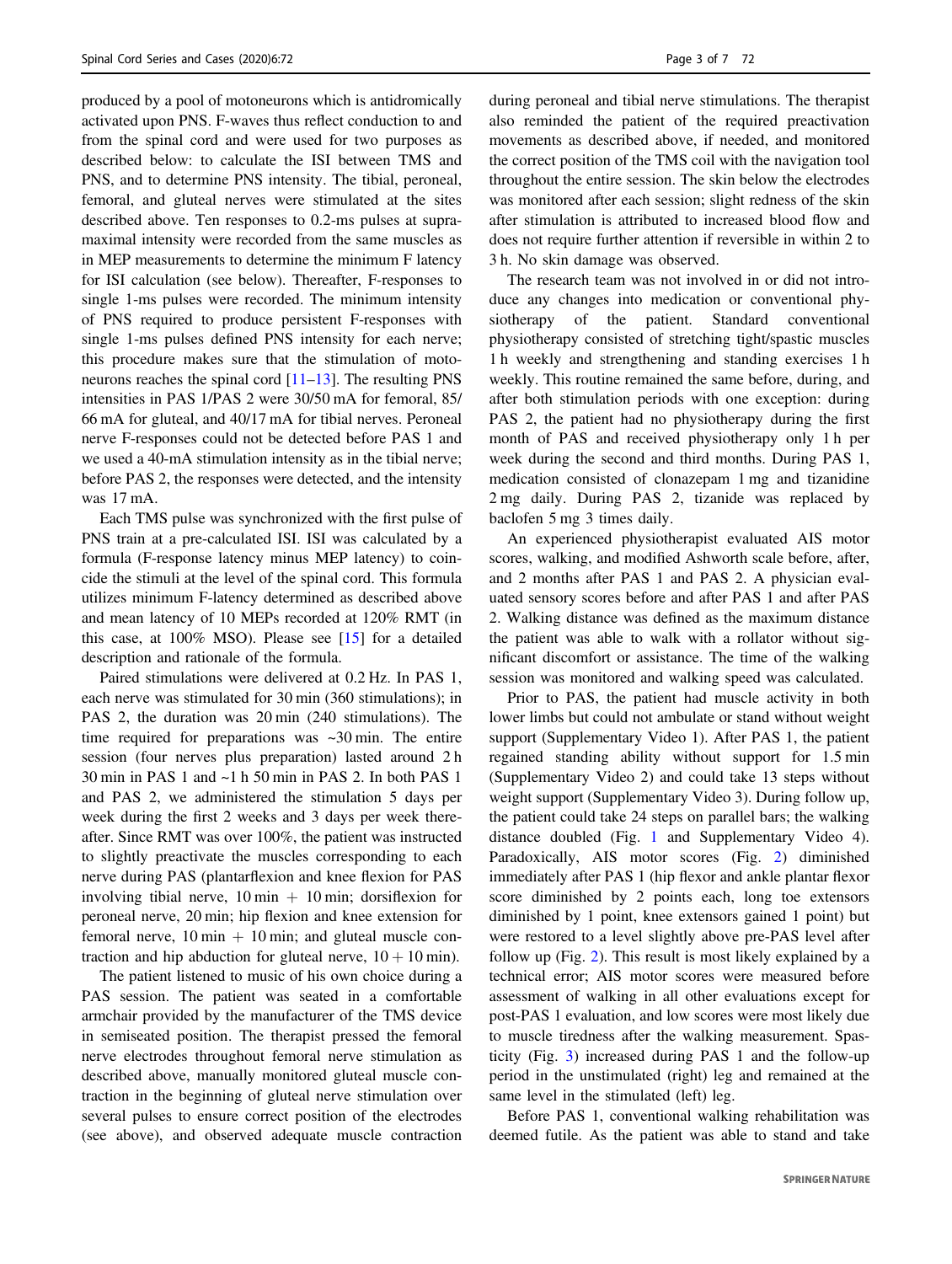<span id="page-3-0"></span>

Fig. 1 Patient's maximum walking distance without assistance at different time points after SCI. PAS 1 and PAS 2 and their followup periods are shown. Intensive walking rehabilitation was administered for 4 months between PAS 1 and PAS 2 and was independent from the research project. Brackets show the extent of improvement prior to PAS 2 (6.3 m per month) and during PAS 2 (15 m per month).



Fig. 2 AIS motor score. Sum of the left (stimulated) leg AIS motor score at different time points after SCI is shown.



Months since SCI

Fig. 3 Spasticity evaluation. Sum of the modified Ashworth scale scores for the right (unstimulated) and left (stimulated) legs at different time points after SCI is shown.

steps without support after PAS 1, he was re-evaluated at the same conventional SCI clinic by a physician uninvolved in the research team and was enrolled into intensive walking

rehabilitation for 4 months, which occurred between 18 and 22 months post injury (Fig. 1). PAS 2 started at 24 months post injury.

During the period between the end of PAS 1 and the beginning of PAS 2 (which included the intensive walking rehabilitation), the walking distance increased 6.3 meters per month (Fig. 1). Strikingly, during 3 months of PAS 2 (including very little conventional physiotherapy, see above), the walking distance increased 15 meters per month and continued increasing during the second follow-up period (Fig. 1).

AIS motor score remained stable during the period between PAS 1 and PAS 2 (Fig. 2). The motor score increased during PAS 2 and the achieved score persisted in the follow-up (Fig. 2).

Spasticity decreased slightly in both legs during PAS 2 (Fig. 3).

At PAS 2 follow up, the patient reported that he was walking with a rollator ~50% of the time and used a wheelchair 50% of the time when moving around the house. Walking speed was 0.17 m/s before PAS 2 and 0.22 m/s after PAS 2 and 0.21 m/s after PAS 2 follow up.

Mobility subscores of spinal cord independence measure (SCIM) improved after PAS 2 (Table [2](#page-4-0)). Scores for selfcare (total score 18), respiration, and sphincter management (total score 33) did not change.

The sensory scores did not change (Table [3](#page-4-0)). The effects on pain are reported in Table [3.](#page-4-0) After PAS 2, the patient subjectively reported better function of the bowel and subjectively perceived that the abdominal muscles were stronger; this was not measured objectively. No other effects on autonomic functions were reported.

MEPs were not measured post-PAS, since pre-PAS measurements were performed during weak preactivation (see above), which precludes objective evaluation of MEP amplitudes.

The patient did not experience any adverse effects during PAS 1 or PAS 2.

#### **Discussion**

This is the first case report demonstrating that PAS with high-frequency PNS may contribute to regaining of overground walking after an incomplete paraplegia. We have previously focused on tetraplegic patients and demonstrated the benefits of PAS for upper  $[7, 11-13]$  $[7, 11-13]$  $[7, 11-13]$  $[7, 11-13]$  $[7, 11-13]$  and lower  $[14]$  $[14]$ extremity function. In our very first work [[7\]](#page-5-0) we showed restoration of ankle movements in a paraplegic patient by tibial and peroneal nerve PAS administered for 12 weeks. Here, we stimulated for the first time all four major nerves of the lower limb in a paraplegic patient in two periods of 12 weeks at two difference phases of rehabilitation; first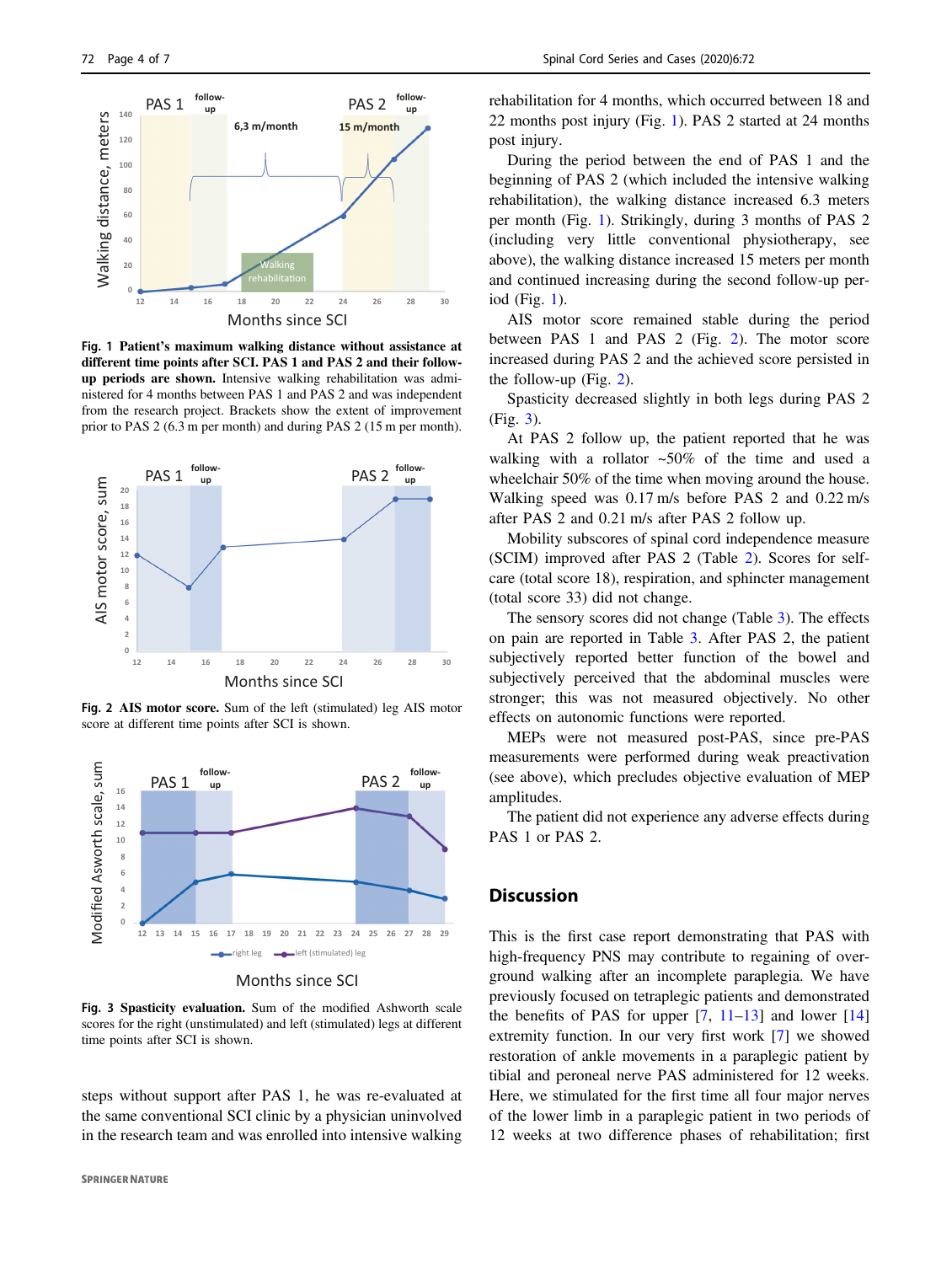#### <span id="page-4-0"></span>Table 2 Spinal cord independence measure (SCIM), mobility subscore.

| Item<br>number |                                                      | before PAS 1 | after PAS 1 | before PAS 2 | after PAS 2 |
|----------------|------------------------------------------------------|--------------|-------------|--------------|-------------|
| 9              | Mobility in Bed and Action to Prevent Pressure Sores | 6            | 6           | 6            | <u>6</u>    |
| 10             | Transfers: bed-wheelchair                            |              |             | 4            |             |
| 11             | Transfers: wheelchair-toilet-tub                     |              |             |              |             |
| 12             | <b>Mobility Indoors</b>                              |              |             |              |             |
| 13             | Mobility for Moderate Distances (10-100 meters)      |              |             |              |             |
| 14             | Mobility Outdoors (more than 100 meters)             |              |             |              |             |
| 15             | <b>Stair Management</b>                              | 0            | 0           |              |             |
| 16             | Transfers: wheelchair-car                            |              |             | ∠            |             |
| 17             | Transfers: ground-wheelchair                         |              |             |              |             |
| <b>SUM</b>     |                                                      | 17           |             | 19           | 23          |

Normal scores at experiment onset are marked in gray italic underlined. Improved scores are marked in bold italic underlined.

Table 3 Sensory scores and pain.

|                                                                                     | Right        |             |                                                                                                                                                                                           | Left (stimulated) |             |                                                                                                                |  |
|-------------------------------------------------------------------------------------|--------------|-------------|-------------------------------------------------------------------------------------------------------------------------------------------------------------------------------------------|-------------------|-------------|----------------------------------------------------------------------------------------------------------------|--|
|                                                                                     | before PAS 1 | after PAS 1 | after PAS 2                                                                                                                                                                               | before PAS 1      | after PAS 1 | after PAS 2                                                                                                    |  |
| Sensory scores                                                                      |              |             |                                                                                                                                                                                           |                   |             |                                                                                                                |  |
| Light touch                                                                         | 4            | 6           |                                                                                                                                                                                           | 2                 |             | $\overline{c}$                                                                                                 |  |
| Pin prick                                                                           |              |             |                                                                                                                                                                                           | $\Omega$          | 0           | $\overline{0}$                                                                                                 |  |
| Before PAS 1<br>After PAS 1 Before PAS 2                                            |              |             | After PAS 2                                                                                                                                                                               |                   |             |                                                                                                                |  |
| Pain                                                                                |              |             |                                                                                                                                                                                           |                   |             |                                                                                                                |  |
| Unpleasant tingling in both legs None<br>(whole leg area) for about 5 h<br>per day. |              |             | Continuous tingling and unpleasant sensations (grade 3–4 on<br>visual analog [VAS] scale) in both legs starting from the mid-<br>thighs and extending distally.<br>Pain in lower abdomen. |                   |             | Tingling and unpleasant<br>sensations; similar as<br>before PAS 2.<br>Pain in lower abdomen was<br>diminished. |  |

when gaining sufficient strength to start walking rehabilitation, and then once overground walking was already achieved. As in our previous patient reports, the patient did not have a sports background and is representative of the usual population of SCI patients.

Since this is a case report, the exact role of PAS vs natural recovery and the impact of conventional rehabilitation naturally remains open. However, several points suggest that both PAS stimulation periods were beneficial. Previous research showed that in both incomplete paraplegia and tetraplegia, the majority of improvement occurred within the first 6–9 months and a plateau was reached by 12 months [[16](#page-6-0)]. Here during PAS 1, the patient achieved independent standing and could take several steps without support even though the conventional physiotherapy was not modified. This was crucial for the patient to enter walking rehabilitation, which was considered unrealistic before PAS 1, since the patient was not able to stand or walk without considerable weight support (Supplementary

Video 1). Although it is evident that in incomplete injuries some degree of improvement still occurs also after the first year, the observed major improvement suggests that PAS was a contributing factor. Together with our previous results [[7](#page-5-0), [11](#page-5-0)– [14\]](#page-6-0), this suggests that PAS might be useful for patients who require additional muscle strength needed for walking rehabilitation. PAS 2 was applied at the stage when the patient could already walk independently. It is noteworthy that the rate of change of walking distance was almost 2.5 times faster during PAS 2 (which included minimal conventional rehabilitation) than during intensive walking rehabilitation without PAS (Fig. [1\)](#page-3-0). AIS motor score improved during 3 months of PAS 2, whereas it remained stable for 7 months before it (Fig. [2\)](#page-3-0). SCIM score improved more during 3 months of PAS 2 than during the 9 months before it (Table 2).

Although no adverse effects were observed, the patient did perceive the procedure as time-consuming and somewhat tiring. However, the patient was able to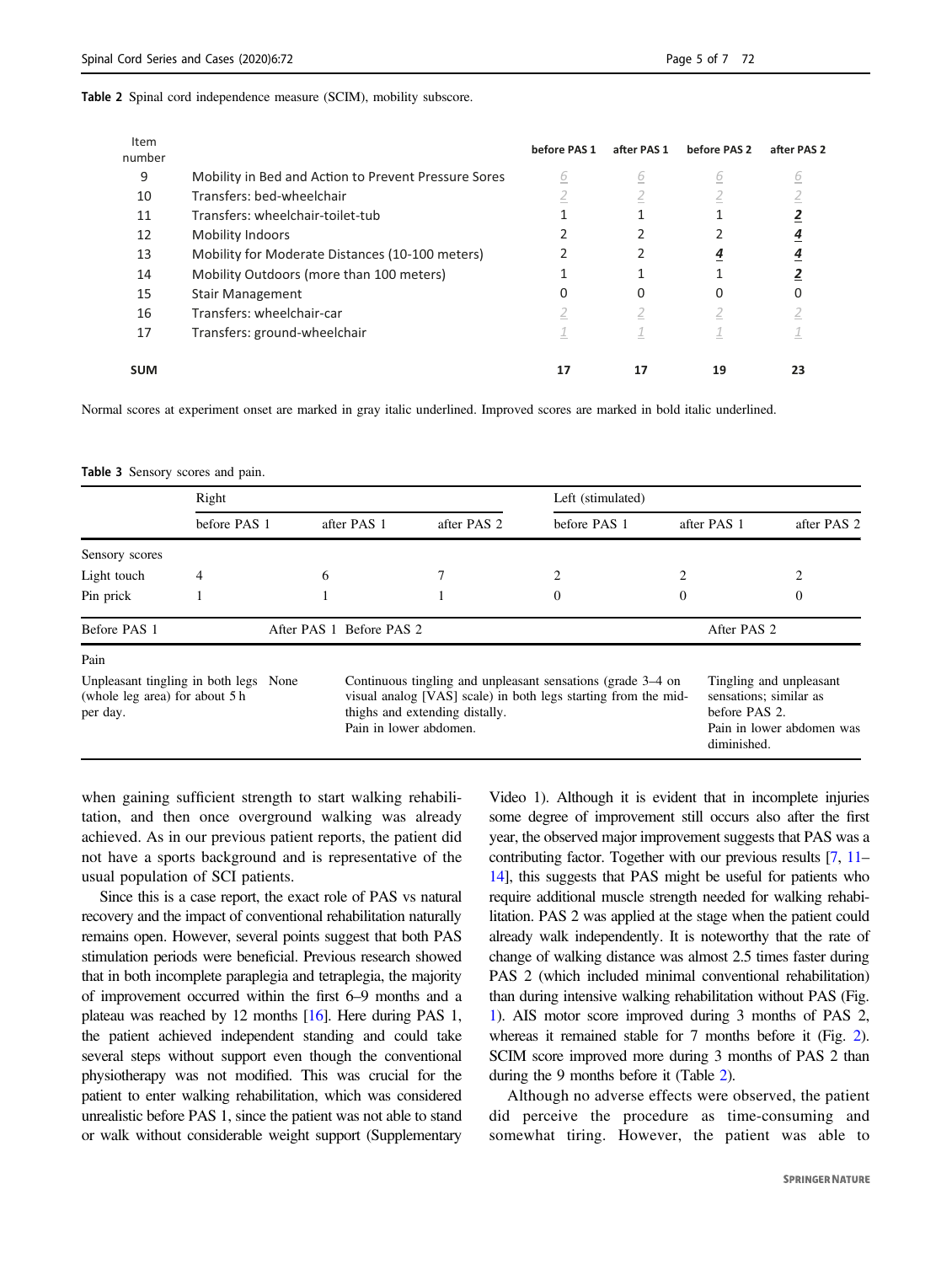<span id="page-5-0"></span>continue his work and conventional rehabilitation during both PAS periods. Since only one leg was stimulated, we could stimulate all four major nerves (Table [1](#page-1-0)). In our recent work in tetraplegic patients where both lower limbs were stimulated [\[14](#page-6-0)], we selected the weakest nerves, limiting the number of stimulated nerves to six (and thus stimulation time to  $2 h$ ). We have recently shown in healthy subjects that administering the same amount of pulses but reducing the stimulation time to half results in weaker MEP potentiation and is therefore most probably not optimal for patients [[17](#page-6-0)].

The treatment was a combination of TMS, PNS, and slight voluntary preactivation of the targeted muscles. When TMS alone is used, lasting inhibitory aftereffects can be achieved with 1-Hz repetitive TMS and facilitatory aftereffects with high-frequency (more than 1 Hz) repetitive TMS [[18\]](#page-6-0). In healthy subjects, TMS and PNS components alone do not increase MEPs and thus do not induce plastic changes on their own [7, 9]. Thus, it is highly improbable that TMS alone would have accounted for the obtained results. We have also shown that PAS is more efficient than PNS in SCI patients [11]. A slight preactivation of each muscle group for 20 min three times per week is a minor addition to the patient's other physical activity and cannot by itself explain the observed improvements.

Although the patient improved considerably, only a limited walking distance was achieved. At the end of the PAS 2 follow-up period, the patient still needed the rollator, which impairs the functionality and independence of walking. Nevertheless, the patient perceived the achieved improvement as valuable and worth the effort. Walking around the house 50% of the time benefits overall health e.g. by improving blood pressure regulation, bone density, weight control, bowel function, and psychological well-being, and prevents pressure sores and heterotopic ossification as compared to full inability to walk. Better results may occur if PAS is started at the subacute stage, before irreversible changes in muscle composition and neuronal rewiring have occurred.

Together with our previous studies  $[7, 11–14]$  $[7, 11–14]$  $[7, 11–14]$ , this study justifies larger PAS trials for patients with different types and stages of SCI.

Acknowledgements We are deeply grateful to our patient for participation in the study. The study was supported by the Academy of Finland (AS).

### Compliance with ethical standards

Conflict of interest The authors declare that they have no conflict of interest.

Publisher's note Springer Nature remains neutral with regard to jurisdictional claims in published maps and institutional affiliations.

Open Access This article is licensed under a Creative Commons Attribution 4.0 International License, which permits use, sharing, adaptation, distribution and reproduction in any medium or format, as long as you give appropriate credit to the original author(s) and the source, provide a link to the Creative Commons license, and indicate if changes were made. The images or other third party material in this article are included in the article's Creative Commons license, unless indicated otherwise in a credit line to the material. If material is not included in the article's Creative Commons license and your intended use is not permitted by statutory regulation or exceeds the permitted use, you will need to obtain permission directly from the copyright holder. To view a copy of this license, visit [http://creativecommons.](http://creativecommons.org/licenses/by/4.0/) [org/licenses/by/4.0/](http://creativecommons.org/licenses/by/4.0/).

### References

- 1. Stefan K, Kunesch E, Cohen LG, Benecke R, Classen J. Induction of plasticity in the human motor cortex by paired associative stimulation. Brain. 2000;123:572–84.
- 2. Wolters A, Sandbrink F, Schlottmann A, Kunesch E, Stefan K, Cohen LG, et al. A temporally asymmetric Hebbian rule governing plasticity in the human motor cortex. J Neurophysiol. 2003;89:2339–45.
- 3. Suppa A, Quartarone A, Siebner H, Chen R, Di Lazzaro V, Del Giudice P, et al. The associative brain at work: evidence from paired associative stimulation studies in humans. Clin Neurophysiol. 2017;128:2140–64.
- 4. Carson RG, Kennedy NC. Modulation of human corticospinal excitability by paired associative stimulation. Front Hum Neurosci. 2013;7:823.
- 5. Taylor JL, Martin PG. Voluntary motor output is altered by spiketiming-dependent changes in the human corticospinal pathway. J Neurosci. 2009;29:11708–16.
- 6. Bunday KL, Perez MA. Motor recovery after spinal cord injury enhanced by strengthening corticospinal synaptic transmission. Curr Biol. 2012;22:2355–61.
- 7. Shulga A, Lioumis P, Zubareva A, Brandstack N, Kuusela L, Kirveskari E, et al. Long-term paired associative stimulation can restore voluntary control over paralyzed muscles in incomplete chronic spinal cord injury patients. Spinal Cord Ser Cases. 2016;2:16016.
- 8. Shulga A, Zubareva A, Lioumis P, Makela JP. Paired associative stimulation with high-frequency peripheral component leads to enhancement of corticospinal transmission at wide range of interstimulus intervals. Front Hum Neurosci. 2016;10:470.
- 9. Tolmacheva A, Makela JP, Shulga A. Increasing the frequency of peripheral component in paired associative stimulation strengthens its efficacy. Sci Rep. 2019;9:3849-019–40474-0.
- 10. Sjostrom PJ, Turrigiano GG, Nelson SB. Rate, timing, and cooperativity jointly determine cortical synaptic plasticity. Neuron. 2001;32:1149–64.
- 11. Tolmacheva A, Savolainen S, Kirveskari E, Lioumis P, Kuusela L, Brandstack NM, et al. Long-term paired associative stimulation enhances motor output of the tetraplegic hand. J Neurotrauma. 2017;34:2668–74.
- 12. Tolmacheva A, Savolainen S, Kirveskari E, Brandstack N, Makela JP, Shulga A. Paired associative stimulation improves hand function after non-traumatic spinal cord injury: a case series. Clin Neurophysiol Pract. 2019;4:178–83.
- 13. Rodionov A, Savolainen S, Kirveskari E, Makela JP, Shulga A. Restoration of hand function with long-term paired associative stimulation after chronic incomplete tetraplegia: a case study. Spinal Cord Ser Cases. 2019;5:81-019–0225-5. eCollection 2019.